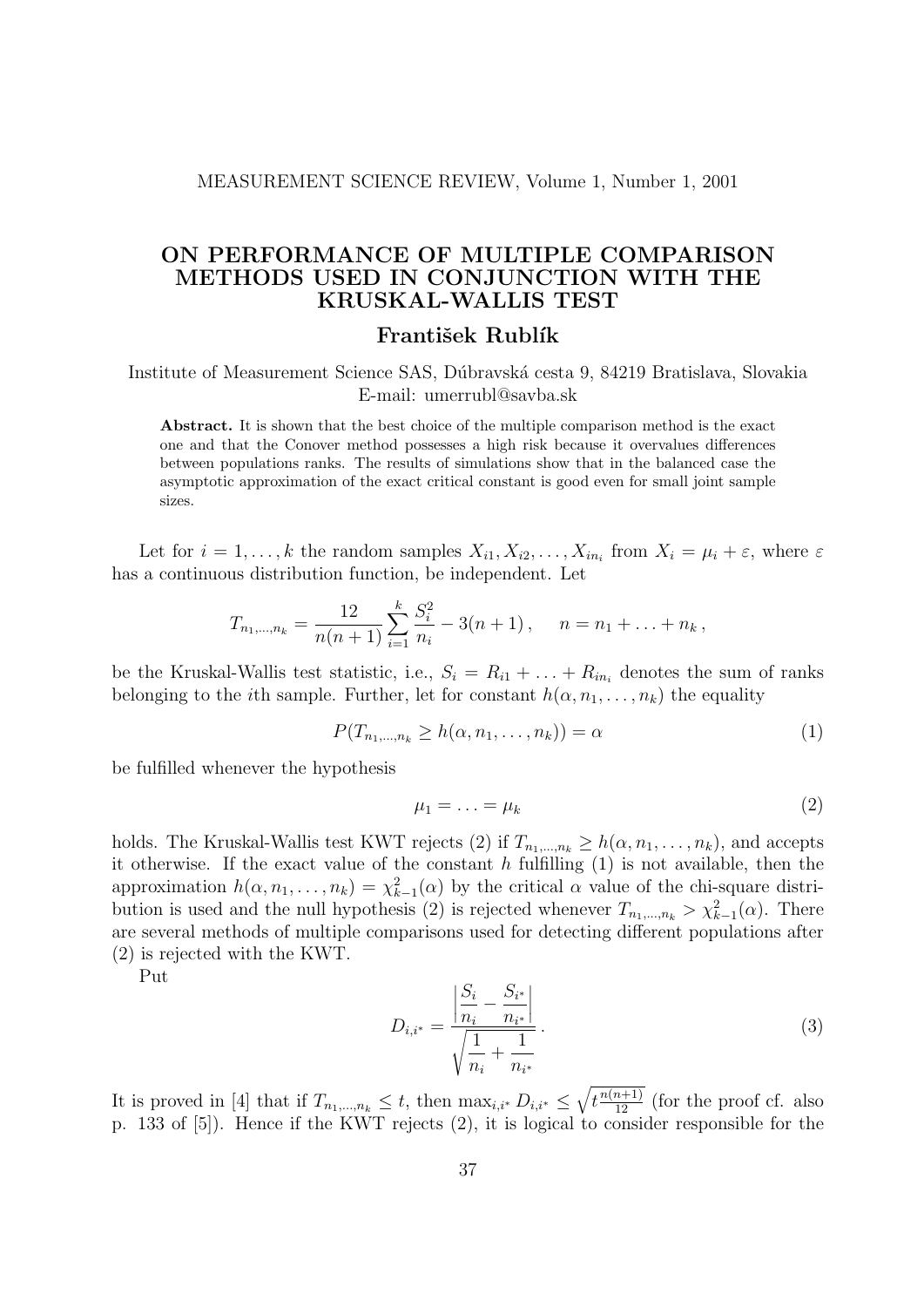#### Theoretical Problems of Measurement  $\bullet$  F. Rublík

rejection the populations violating this inequality. Therefore after the rejecting (2) the ith and the jth population are declared to be different, if

$$
D_{i,j} \ge \sqrt{h(\alpha, n_1, \dots, n_k) \frac{n(n+1)}{12}}.
$$
\n
$$
(4)
$$

This method is in [3] called the conservative method, because under validity of (2)

$$
P\left(\max_{i,i^*} D_{i,i^*} > \sqrt{h(\alpha, n_1,\dots, n_k)\frac{n(n+1)}{12}}\right) \leq \alpha\,,\tag{5}
$$

and typically, the left hand side of this inequality is visibly below its upper limit.

Suppose that the constant  $c_2(\alpha, n_1, \ldots, n_k)$  is such that

$$
P\left(\max_{i,i^*} D_{i,i^*} \ge c_2(\alpha, n_1, \dots, n_k)\right) = \alpha \tag{6}
$$

whenever (2) holds. After rejecting the null hypothesis (2) by the KWT, the *i*th and the jth population are declared to be different if

$$
D_{i,j} \ge c_2(\alpha, n_1, \dots, n_k). \tag{7}
$$

This method is in the further text refered as the exact method.

Another method is presented in [2] on p. 231. After the rejection of (2) by the KWT the ith and the jth population are declared to be different if

$$
D_{i,j} > t_{1-\alpha/2}(n-k)\sqrt{\frac{n(n+1)}{12}\frac{(n-1-T_{n_1,\dots,n_k})}{n-k}},
$$
\n(8)

where  $t_{1-\alpha/2}(n-k)$  denotes the  $1-\alpha/2$  quantile of the Student t distribution with  $n-k$ degrees of freedom and  $T_{n_1,\dots,n_k}$  is the Kruskal-Wallis test statistic. This method will be refered as the Conover method.

To assess the performance of these methods label A the random event that the KWT rejects  $(2)$ . Let qd be the conditional probability that the particular method makes good decision in the sense that it declares at least one pair of different populations as being different, the conditioning is made with respect to  $A$  and everything (including the KWT) is made at  $\alpha = 0.05$ . Thus

 $gd = P$ (*method correctly detects at least one pair of different populations* | A )

and the detection of different pairs is carried out with the particular method at  $\alpha = 0.05$ . Similarly, the symbol wd denotes the conditional probability of the wrong decision, i.e.,

 $wd = P$ (method wrongly declares at least one pair of identical populations as different A)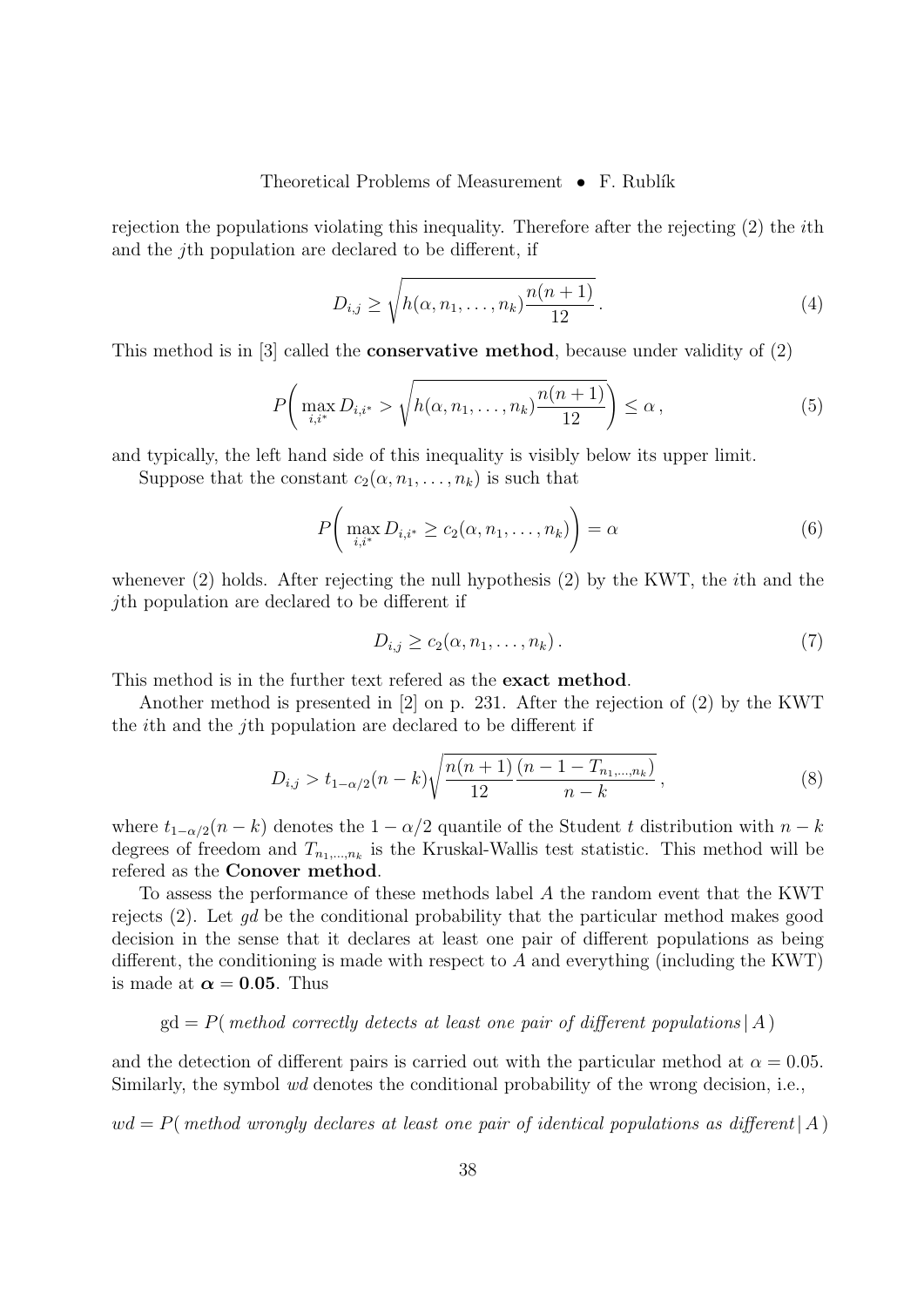and the detection of different pairs is carried out with the particular method at  $\alpha = 0.05$ .

In the following table  $n_i$  denotes the sample size from the  $N(\mu_i, 1)$  distribution and  $P(A)$  the simulation estimate of this probability. Its value is included into the table to indicate the reliability of the simulation estimate of the conditional probabilities, because in the formula  $P(B|A) = P(B \cap A)/P(A)$  in the case of the small value of  $P(A)$  even a small discrepancy between  $P(A)$  and its simulation estimate can destroy accuracy of the estimate of  $P(B|A)$ . For this reason the values of the means  $\mu_i$  were chosen in such a way that the probabilities  $P(A)$  are reasonably far from 0; since the exact value of the rejection constant  $h$  in the KWT is available only in a limited range of cases, the values of the sample sizes  $n_i$  are chosen so as the tables of h in [3] could be used.

The abbreviation *cons* means the conservative method and *cono* the Conover method, the simulation results of the table 1 were obtained from  $N = 20000$  trials for each particular case.

| Method                  | cons                   | exact | cono | cons                   | exact | cono         | cons                               | exact | cono |
|-------------------------|------------------------|-------|------|------------------------|-------|--------------|------------------------------------|-------|------|
| $n_1, n_2, n_3, P(A)$   | 0.33<br>3,<br>3,<br>4. |       |      | 3,<br>3,<br>5,<br>0.44 |       |              | 0.38<br>3,<br>4,<br>4,             |       |      |
| gd                      | 0.50                   | 0.80  | 0.99 | 0.62                   | 0.85  | $\mathbf{I}$ | 0.68                               | 0.89  |      |
| wd                      | 0.00                   | 0.01  | 0.25 | 0.00                   | 0.00  | 0.18         | 0.01                               | 0.01  | 0.19 |
| $n_1, n_2, n_3, P(A)$   | 3,<br>0.45<br>5,<br>4, |       |      | 3,<br>5,<br>0.49<br>5, |       |              | 0.47<br>5 <sub>1</sub><br>4,<br>4, |       |      |
| gd                      | 0.76                   | 0.88  |      | 0.76                   | 0.86  | 1            | 0.82                               | 0.92  |      |
| wd                      | 0.00                   | 0.01  | 0.15 | 0.01                   | 0.01  | 0.12         | 0.00                               | 0.01  | 0.13 |
| $n_1, n_2, n_3, P(A)$   | 0.51<br>5,<br>5,<br>4, |       |      |                        |       |              |                                    |       |      |
| $\frac{d}{\cos \theta}$ | 0.82                   | 0.95  | 1    |                        |       |              |                                    |       |      |
| zroz                    | 0.01                   | 0.01  | 0.13 |                        |       |              |                                    |       |      |

Table 1. Simulation estimates of the performance of particular methods for  $\mu_1 = 1$ ,  $\mu_2 = 1$ ,  $\mu_3 = 2.5$ .

Since under validity of (2) the left hand side of (5) is expected to be visibly smaller than  $\alpha$ , in these situations the constant in (4) will be larger than the constant in (7), which suggests that there should be some difference between the conservative and the exact method in favor of the exact one. This expected superiority is confirmed also by the simulation results presented in the previous table, because in all considered cases the exact method has clearly better conditional probability  $qd$  than the conservative method, which unambiguously compensates for the fact that in some cases there is a slight difference in the quantity wd in favor of the conservative method.

The disadvantage of the exact method is that it requires knowledge of special constants depending on the sample sizes, and the easiest way of obtaining them is by a simulation process. Since this could be either time consuming or (for a large part of users) difficult, an important competitor of this method is the Conover method, requiring only knowledge of the well known quantiles of the Student distribution. However, the simulation results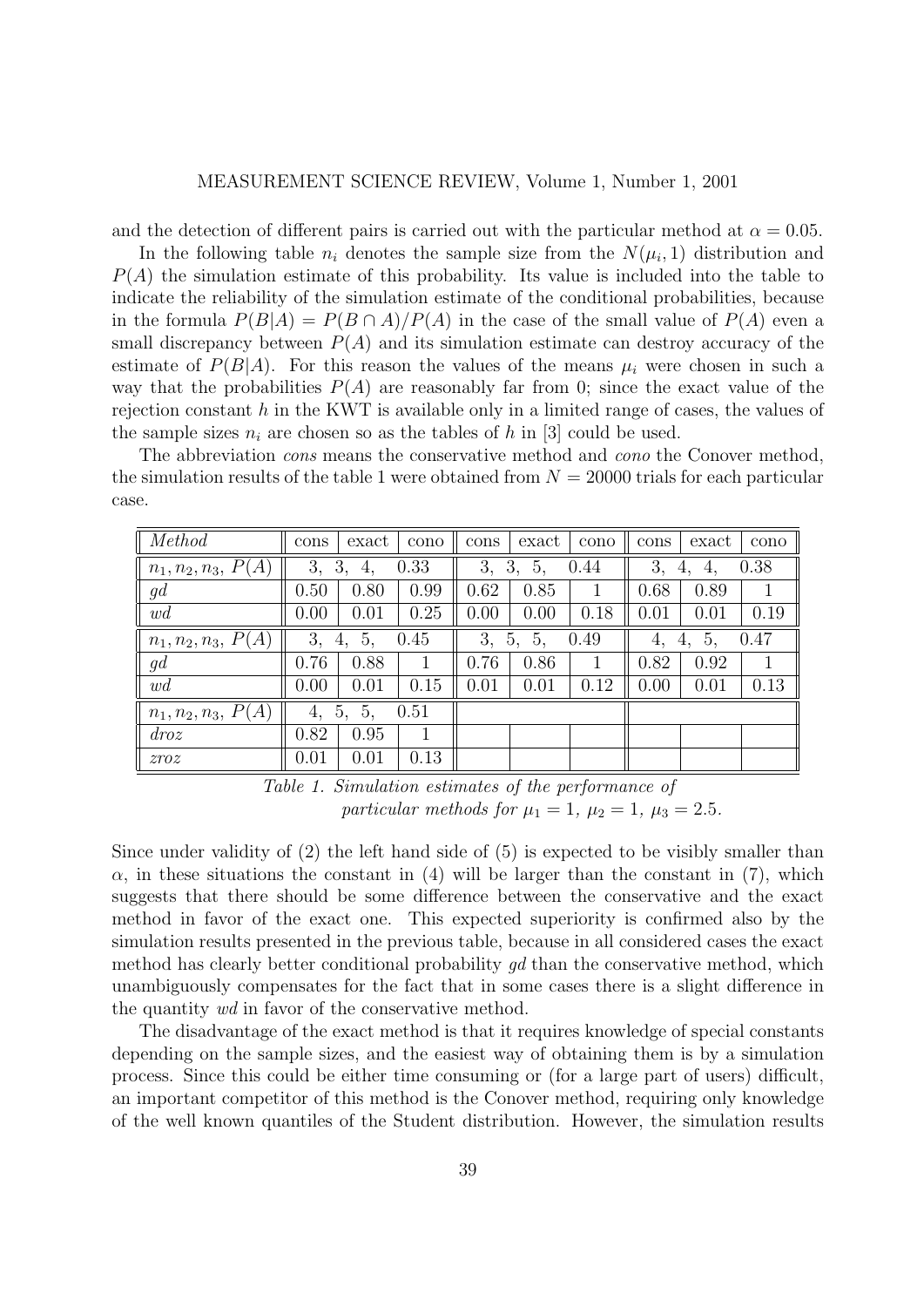#### Theoretical Problems of Measurement  $\bullet$  F. Rublík

presented in the previous table suggest that this method exhibits a tendency to overestimate distinctness of the underlying populations and tends to declare identical populations as different strikingly more often than its considered competitors. Therefore, before using it one has to decide between the following options. The one is to use the Conover method to have a better chance to reveal any difference. However, if a safeguarding against declaring identical populations as different plays also a role, than for small or moderate sample sizes one should use rather the conservative method (usually based on the chi-square quantile), which although having worse performance in the sense of gd exhibits negligible values of wd.

The following method is presented in [4] for the balanced case. Let  $q_{k,\infty}^{\alpha}$  denotes the constant for which

$$
P\left(\max_{i,i^*}|y_i - y_{i^*}| \geq q_{k,\infty}^{\alpha}|N_k(0, I_k)\right) = \alpha.
$$

If  $n_1 = n_2 = \ldots = n_k = n$  and the KWT rejects (2), then the *i*th and the *j*th population are declared to be different if

$$
|S_i - S_j| \ge ca(n), \quad ca(n) = n \sqrt{\frac{k(kn+1)}{12}} q_{k,\infty}^{\alpha}
$$

(a more detailed explanation of this procedure is also in [5], pp. 133 - 137). This method is in the further text refered as the approximative method. The exact method can be in the balanced case expressed by means of the constant  $c_3$  such that

$$
P(\max_{i,i^*} |S_i - S_{i^*}| \ge c_3(\alpha, n_1, ..., n_k)) = \alpha,
$$
\n(9)

its rule is that after the rejection of  $(2)$  the populations i, j are declared to be different, if

$$
|S_i - S_j| \ge c_3(\alpha, n_1, \dots, n_k).
$$

Obviously, the approximative method is an asymptotic approximation of the exact method. It is therefore logical to ask about precision of this asymptotic and whether the difference between these two methods should be considered as significant.

To investigate this problem we carried out simulations to obtain  $c_3$ . Since the random variable max<sub>i,j</sub>  $|S_i - S_j|$  is discrete, in general one cannot find a constant  $c_3$  fulfilling (9). Therefore we have chosen  $c_3$  in such a way that the difference between the left-hand side of (9) and  $\alpha = 0.05$  is as small as possible.

The following table contains simulation estimates of the constants  $K1$ ,  $K2$  such that under validity of (2) both the inequalities  $P1 = P(\max_{i,j} |S_i - S_j| \geq K1) \geq 0.05, P2 =$  $P(\max_{i,j} |S_i - S_j| \geq K2) \leq 0.05$  hold and  $K2 = K1 + 1$ . The differences  $d_1 = |P1 - 0.05|$ ,  $d_2 = |P2 - 0.05|$  between the estimated probabilities and the nominal value are also included and the value of the konstant  $K$  for which this difference is minimal, is printed in bold and is used as the value of  $c_3$  in (9). Further, together with the value of  $q = q_{k,\infty}^{0.05}$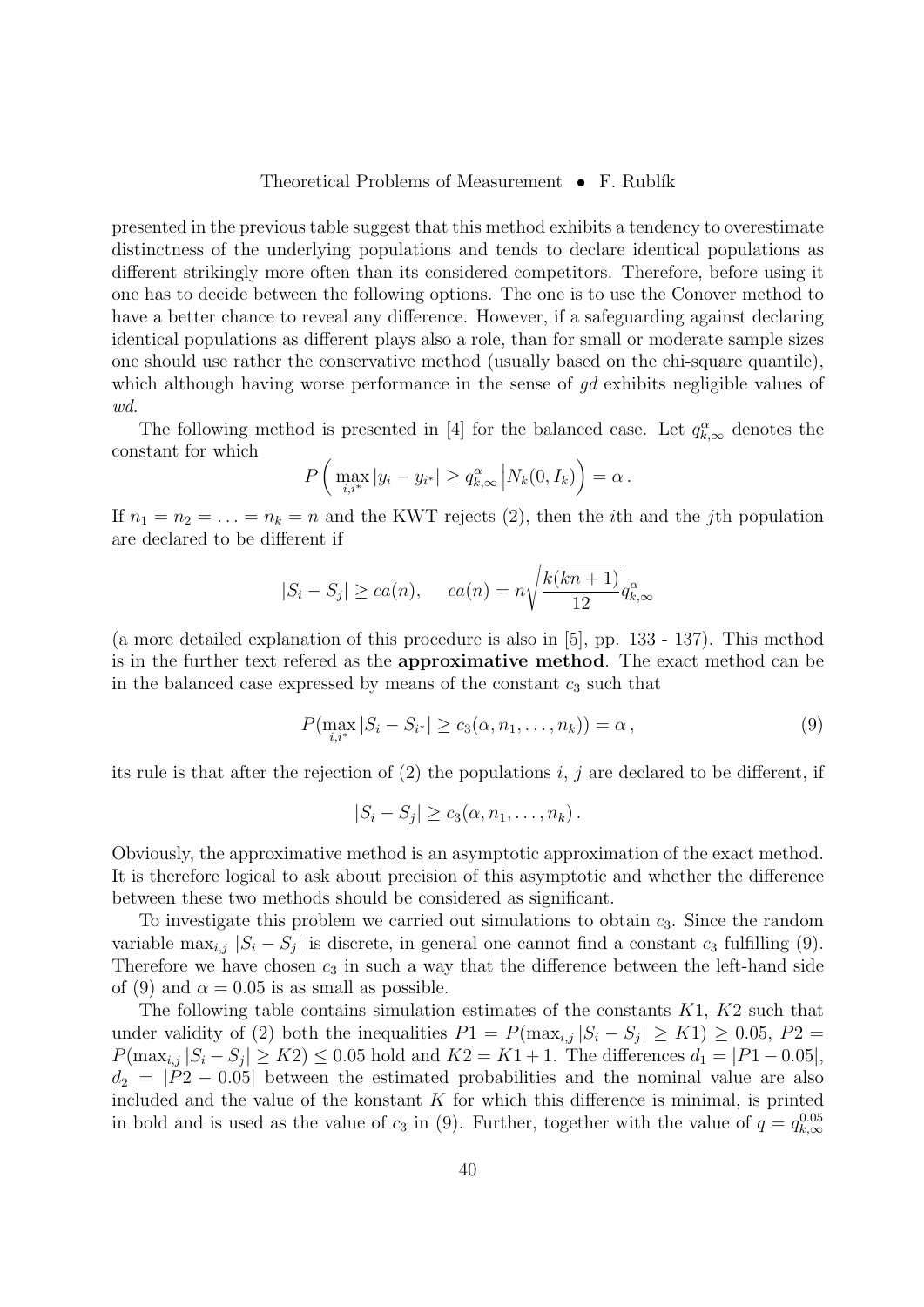taken from the table A10 of [3], the values of  $ca(n)$  and simulation estimates of  $Pca =$  $P(\max_{i,j}|S_i - S_j| \geq ca(n)) \geq 0.05$ ,  $da = |Pca - 0.05|$  are presented: *n* stands for the joint value  $n_1 = \ldots = n_k = n$  of the sample sizes of the samples from k identical continuous populations. Here should be noted that the values of  $ca(n)$  can be found in table XVIII.11 on p. 337 of [1].

The results of the next table show that the approximate constant  $ca(n)$  well coincides with  $c_3$  even for small values of the joint sample size n. In the overwhelming majority of the considered cases  $ca(n)$  slightly overvalues the true magnitude of  $c_3$ . Therefore if the table 2 is not at hand or if the concerned values of  $k,n$  are not included into the table 2, it is advisable to round  $ca(n)$  to the nearest smaller integer.

| $q_{k,\infty}^{0.05}$   |                    | 3.314           |             |                  | 3.633           |             |                  | 3.858            |                   |
|-------------------------|--------------------|-----------------|-------------|------------------|-----------------|-------------|------------------|------------------|-------------------|
|                         |                    | $\overline{3}$  |             |                  | $\overline{4}$  |             |                  | $\overline{5}$   |                   |
|                         | K1                 | $\rm K2$        | ca(n)       | K1               | $\rm K2$        | ca(n)       | Κ1               | K2               | ca(n)             |
|                         | P <sub>1</sub>     | P <sub>2</sub>  | Pca         | P <sub>1</sub>   | P <sub>2</sub>  | Pca         | P <sub>1</sub>   | P <sub>2</sub>   | Pca               |
|                         | $\boldsymbol{d}_1$ | $d_2$           | $_{\rm da}$ | $d_1$            | $d_2$           | $_{\rm da}$ | $\mathfrak{d}_1$ | $d_2$            | $d\mathbf{a}$     |
| $\overline{\mathbf{k}}$ |                    | $\overline{3}$  |             |                  | $\overline{4}$  |             |                  | $\overline{5}$   |                   |
| $\boldsymbol{n}$        |                    |                 |             |                  |                 |             |                  |                  |                   |
|                         | $\overline{15}$    | $\overline{16}$ | 15.7        | $\overline{21}$  | $\overline{22}$ | 22.7        | $\overline{28}$  | 29               | $\overline{29.9}$ |
| 3                       | 0.0661             | 0.0286          | 0.0286      | 0.0728           | 0.0432          | 0.0243      | 0.0572           | 0.0358           | 0.0216            |
|                         | 0.0161             | 0.0214          | 0.0214      | 0.0228           | 0.0068          | 0.0257      | 0.0072           | 0.0142           | 0.0284            |
|                         | 23                 | 24              | 23.9        | 33               | 34              | 34.6        | 44               | 45               | 45.6              |
| $\overline{4}$          | 0.0633             | 0.0462          | 0.0462      | 0.0613           | 0.0475          | 0.0359      | 0.0513           | 0.0413           | 0.0321            |
|                         | 0.0133             | 0.0038          | 0.0038      | 0.0133           | 0.0025          | 0.0141      | 0.0013           | 0.0087           | 0.0179            |
|                         | 32                 | 33              | 33.1        | 47               | 48              | 48.1        | $\overline{61}$  | 62               | 63.5              |
| $\bf 5$                 | 0.0608             | 0.0494          | 0.0389      | 0.0527           | 0.0437          | 0.0357      | 0.0569           | 0.0494           | 0.0363            |
|                         | 0.0108             | 0.0006          | 0.0111      | 0.0027           | 0.0063          | 0.0143      | 0.0069           | 0.0006           | 0.0137            |
|                         | $\overline{42}$    | $\overline{43}$ | 43.3        | 61               | $\overline{62}$ | 62.9        | 80               | $\overline{81}$  | 83.2              |
| 6                       | 0.0568             | 0.0480          | 0.0398      | 0.0537           | 0.0478          | 0.0421      | $0.0552\,$       | 0.0489           | 0.0355            |
|                         | 0.0068             | 0.0020          | 0.0102      | 0.0037           | 0.0022          | 0.0079      | 0.0052           | 0.0011           | 0.0145            |
|                         | 53                 | 54              | 54.4        | $\overline{77}$  | $\overline{78}$ | 79.1        | 102              | 103              | 104.6             |
| $\overline{7}$          | 0.0541             | 0.0486          | 0.0427      | 0.0535           | 0.0484          | 0.0406      | 0.0522           | 0.0484           | 0.0413            |
|                         | 0.0041             | 0.0014          | 0.0073      | 0.0035           | 0.0016          | 0.0094      | 0.0022           | 0.0016           | 0.0087            |
|                         | 66                 | 67              | 66.3        | 94               | 95              | 96.4        | 125              | $\overline{126}$ | 127.6             |
| 8                       | 0.0505             | 0.0453          | 0.0453      | 0.0546           | 0.0497          | 0.0423      | 0.0504           | 0.0472           | 0.0410            |
|                         | 0.0005             | 0.0047          | 0.0047      | 0.0046           | 0.0003          | 0.0077      | 0.0004           | 0.0028           | 0.0090            |
|                         | $\overline{78}$    | 79              | 78.9        | $\overline{113}$ | 114             | 114.8       | 149              | $\overline{150}$ | 152               |
| $\boldsymbol{9}$        | 0.0516             | 0.0484          | 0.0484      | 0.0517           | 0.0486          | 0.0455      | $0.0516\,$       | 0.0493           | 0.0444            |
|                         | 0.0016             | 0.0016          | 0.0016      | 0.0017           | 0.0014          | 0.0045      | 0.0016           | 0.0007           | 0.0056            |

Table 2. Simulation estimates of the constant  $c_3$  obtained from  $N = 25000$  trials for each considered case.

Even though according to the previous table  $ca(n)$  well coincides with  $c_3$ , simulations show that the use of  $c_3$  yields results better than the approximative method with  $ca(n)$ , and that the difference in quality diminishes with the increase of  $n$ ; because of the lack of space